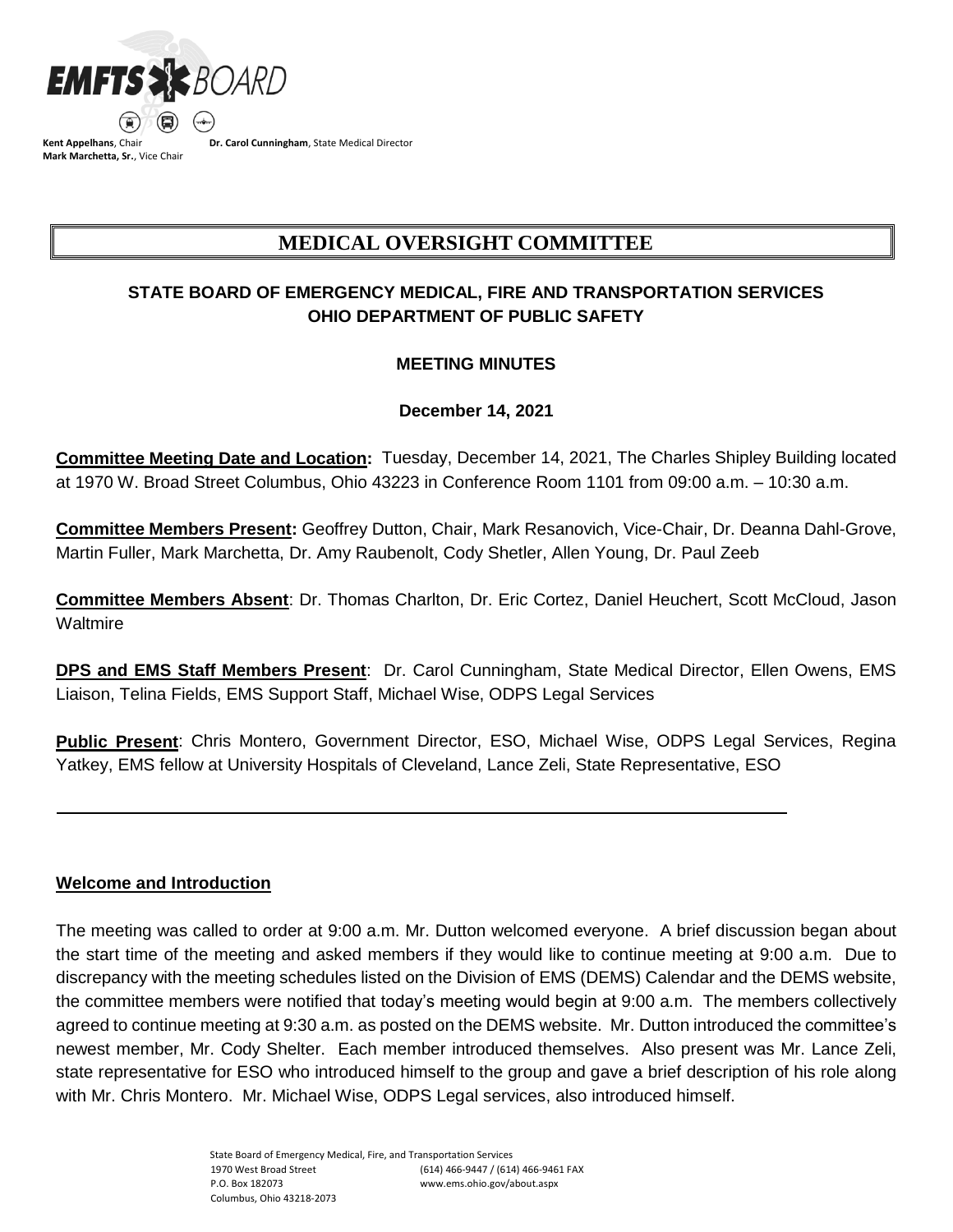### **State Board of Emergency Medical, Fire, and Transportation Services Page** 2

#### **Approval of Minutes**

The minutes of the August 17, 2021 meeting were reviewed.

ACTION: Motion to approve the 08/17/2021 Minutes. - First. Mr. Marchetta. Second. Dr. Raubenolt. None opposed. None abstained. Motion approved.

### **New Business**

### Stroke Bill (SB 21)

Mr. Dutton began discussion about the Senate Bill 21, the recent law regarding acute stroke care. Dr. Cunningham reported that the final draft of the revised acute stroke guideline will be presented to the EMFTS Board tomorrow and the revision has to be posted to the DEMS website, as required by the law, by December 20. The draft acute stroke guideline has been distributed to the Board members for review. Dr. Cunningham reported that local medical directors are required to meet with their stakeholders and networks to review and revise their stroke protocol and all local acute stroke protocols must be submitted to the State Board of Emergency Medical, Fire and Transportation Services (EMFTS Board), Ohio Department of Health (ODH), and the Regional Physician Advisory Board (RPAB) by March 20, 2022, and annually beginning on July 1, 2023. Dr. Cunningham said the EMFTS Board is hoping to streamline the submission process by distributing any acute stroke protocol submitted by the local medical director to the DEMS and the other parties such as RPAB and ODH. Mr. Dutton inquired about the significance of the current stroke bill. He noted that a stroke bill has been presented every year and has not made much progress. Dr. Cunningham was under the understanding that a legislator's relative had a bad outcome following a stroke and this facilitated the bill. She noted that the bill does not mandate adoption of the acute stroke guideline approved by the EMFTS Board and that medical directors continue to retain the authority over their protocols. Dr. Cunningham also noted that medical directors should be aware of their protocols submitted because they will be posted publicly. Mr. Resanovich had voiced he read the bill and recognized there is no granted authority. Ms. Owens responded that DEMS has no authority to review the submitted protocols and guidelines. She continued by saying the protocols and guidelines can only be received and then posted. Mr. Dutton asked about the presence of written protocols for all EMS agencies. Dr. Cunningham noted that this is not always the case and referenced the DEMS' experience during "The *Burden of Stroke*" study in which EMS agencies were selected by transport times of greater than 45 minutes and counties that did not have hospitals in their area. At that time, she discovered that some medical directors or EMS agencies did not have an acute stroke protocol. Dr. Cunningham advised that all agencies should have a stroke protocol and include best practices depending on the resources available in the community.

**Action Item:** Mr. Dutton will follow up.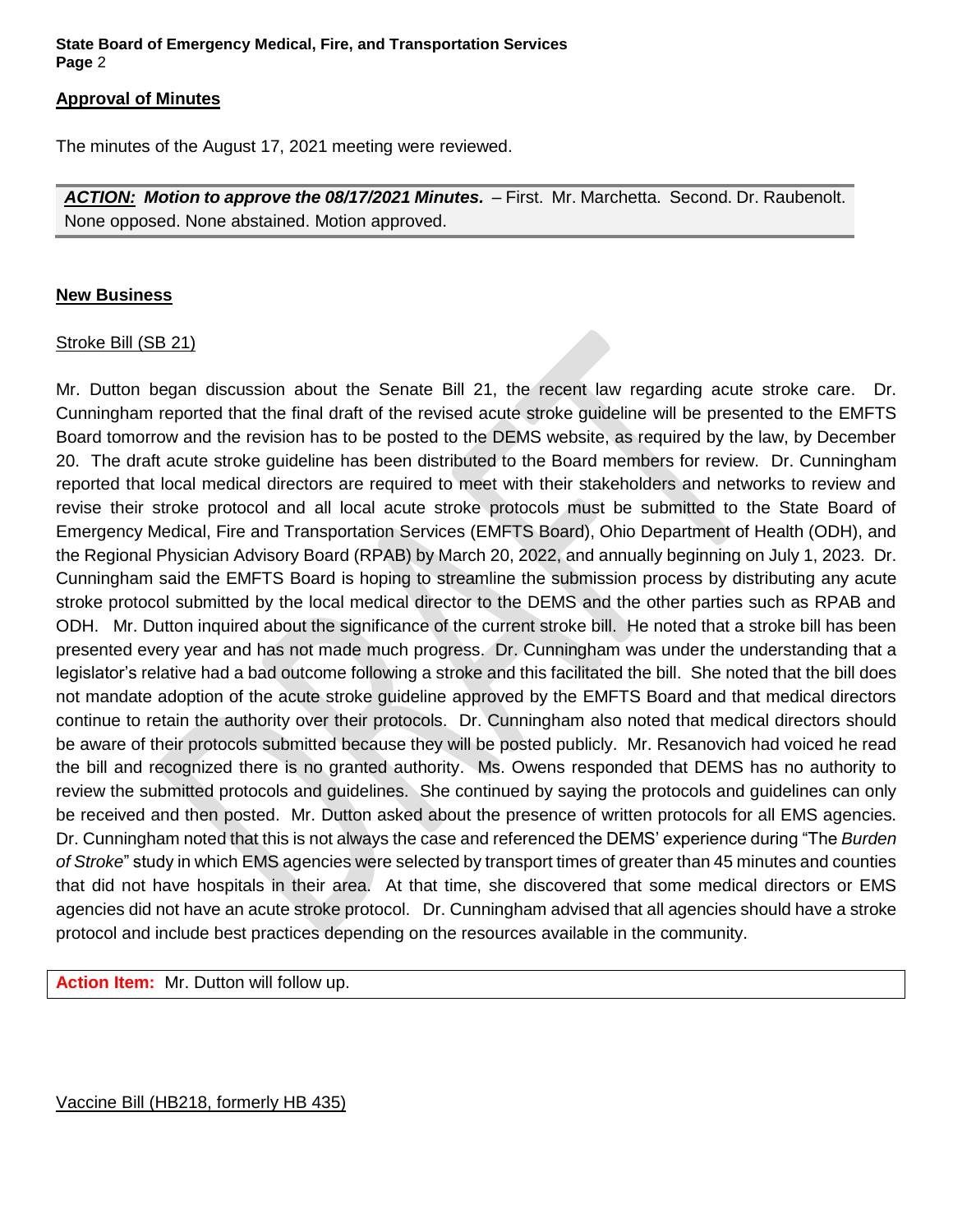### **State Board of Emergency Medical, Fire, and Transportation Services Page** 3

Mr. Dutton proceeded with discussions on the vaccine bill which is still pending. He provided a brief description of the vaccine bill and stated it will allow EMTs to perform COVID-19 tests. Mr. Dutton followed by noting that this psychomotor skill is included in the National EMS Scope of Practice Model, but it has not yet been added to Ohio's EMS scope of practice. Mr. Resanovich added if COVID-19 testing is added to Ohio's scope of practice then it will have to be taught in the curriculum for initial EMS certification and would affect all EMS schools. Mr. Resanovich suggested reviewing alternatives to adding the vaccine bill to the scope of practice due to the restraints of how the Ohio Revised Code is written which current mandates that all elements of the Ohio EMS scope of practice is included in the curricula of Ohio EMS education institutions.

### **Action Item:** MOC will discuss at a later meeting.

# Ohio EMS Grant Priorities

### AED/Waveform Capnography

Mr. Dutton voiced that the Board has identified two priorities for grant purposes and asked the members their thoughts on priority grant funding. Mr. Resanovich discussed the history of waveform capnography and how its important role in patient care and safety led it to be added as a grant priority. He stated that the data reflecting the number of EMS agencies applying for funding for waveform capnography would be helpful in deciding if this should remain a grant priority. Dr. Cunningham asked MOC members to consider adding high flow oxygen via nasal cannula to grant priority funding when the technology is developed to increase the oxygen delivery capacity of EMS transport vehicles. With the current transport vehicle equipment, the amount of oxygen required for this airway management adjunct depletes the oxygen supplies within minutes during EMS transports. Despite the current gap in oxygen carrying capacity, she reiterated that high flow oxygen via nasal cannula has been added to the National EMS Scope of Practice Model and should be supported via grant funding for EMS agencies.

### **Pediatric Simulation Training**

Dr. Cunningham stated that pediatric simulation training should remain a grant priority, and Dr. Raubenolt agreed. Dr. Raubenolt added that all agencies should be surveyed on what they feel is a need and what should be prioritized for grant purposes.

**Action Item**: Mr. Dutton will follow up with Johanna Burgess – EMS Grants.

# American Rescue Act Plan Funding for First Responders

Mr. Dutton stated he and Director Wagoner had a discussion and are interested to know how EMS would benefit from this funding. Mr. Marchetta informed the members that the portion available for EMS and Fire is 75 million and that agencies will have to go through Ohio Emergency Management Agency (EMA) to obtain the funds. Mr. Resanovich added that the Governor spoke at a briefing and stated this funding would be designated more for resilience than for sustainability. He voiced his concerns surrounding staff shortages and the effects it has on communities and expressed how important it is to retain EMS and Fire providers. Dr. Zeeb agreed, stating that the workforce sustainability is a major issue and the money should be used to develop a means to keep the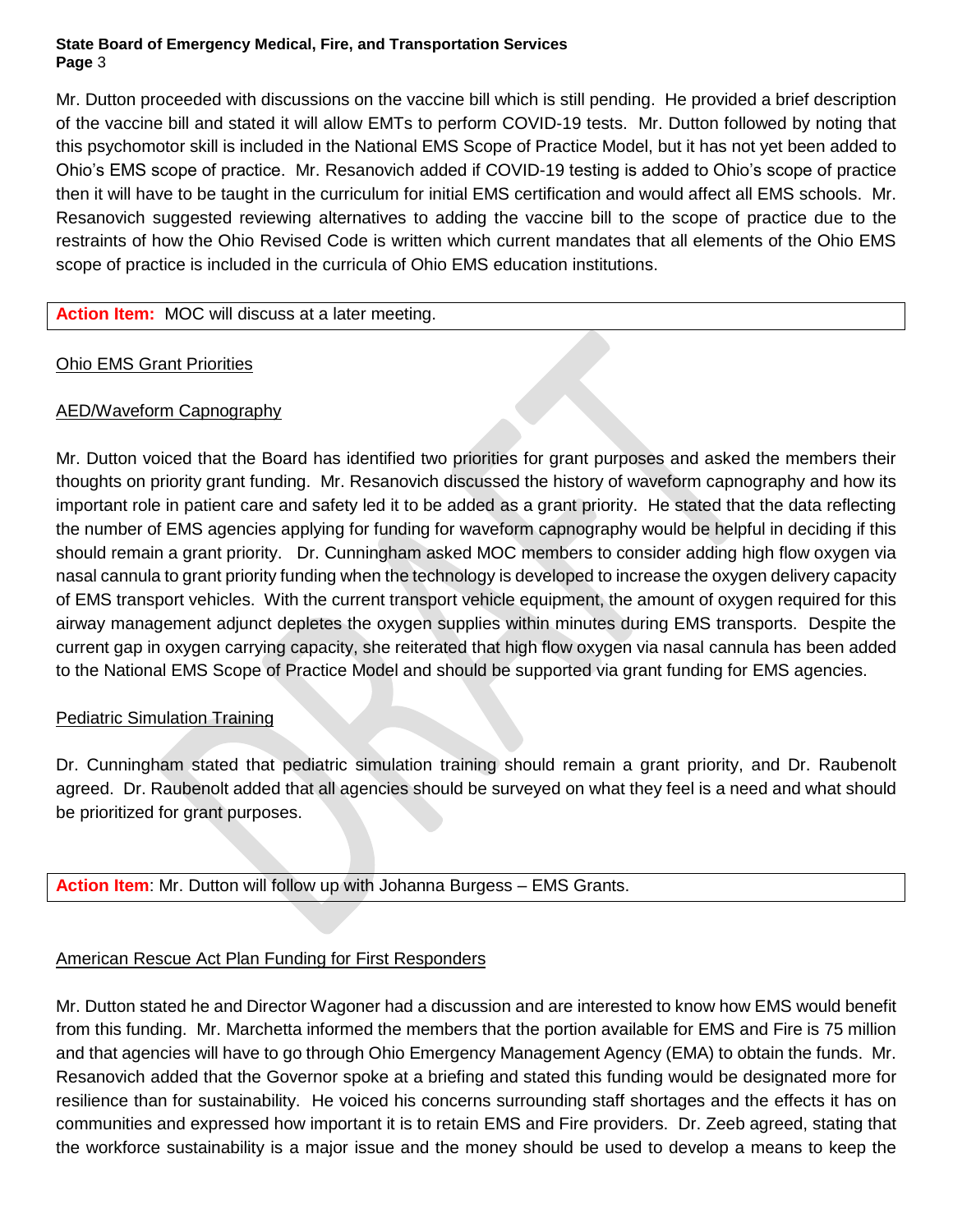### **State Board of Emergency Medical, Fire, and Transportation Services Page** 4

people working right now. Dr. Cunningham followed by saying there needs to be a foundation of support for the current workers paired with recruitment. She suggested that funding should be set aside for a scholarship program for future EMS providers and not used to increase salaries. Dr. Cunningham noted that EMS and Fire providers are being trained then leaving for hospitals, and larger entities and non-medical professions for more pay which leaves her concerned about future leadership.

### Increased Staffing Shortages

Mr. Dutton stated that Julie Rose and Kent Applehan from the EMFTS Board reached out for input and ideas regarding staff shortages. Dr. Cunningham informed MOC members that CMS are in the process of creating a Ground Ambulance Billing Advisory Committee and that an individual from the state of Ohio has been nominated. Dr. Raubenolt inquired about the reason why EMS is not considered an essential service and how this mission can be established. Mr. Resanovich noted that there are less people available and agencies are constantly looking for ways to cover their operations. A discussion was led by Dr. Dahl-Grove regarding the reason for the shortage of providers in which she stated was an issue prior to the pandemic. Mr. Resanovich added that the demand for EMS and Fire providers is too great and the jobs require too much commitment and time away their families. Mr. Young stated that the communities have been unable to pay for EMS services due to outspoken individuals who are against paying taxes and the rural areas are having difficulties paying for services due to the amount of people in their areas. Mr. Dutton asked about the accuracy in a recent news article citing the number of EMS and Fire providers currently employed. Ms. Owens expressed the numbers are not accurate and they have remained about the same the past few years. This led to a discussion about the number of EMS education institutions by Mr. Young who stated potential students are being turned away because the classes are full. Dr. Dahl-Grove suggested reaching out to elementary school students to begin speaking to that age group about the EMS and Fire professions because not everyone can afford college. Mr. Shelter shared a plan he has implemented in dealing with the staff shortages which provided additional help with assistance for calls. He detailed an agreement with local businesses who are allowing their EMTs and AEMTs to assist with calls.

**Action Item**: Mr. Dutton will draft responses to Julie Rose and Kent Applehan. He suggested that MOC members reach out to them if they have additional input to the discussion.

# RPAB

Mr. Dutton mentioned that during a previous MOC meeting, Dr. Cunningham was to discuss the EMS medical director requirements for specialty critical care transport agencies. Dr. Cunningham stated the topic was presented at the previous RPAB meeting and the membership felt that the current waiver process provided the EMFTS Board sufficient flexibility to provide waivers to serve as the medical directors of these agencies. She advised the MOC that the EMFTS Board has never declined a waiver request from specialty critical care transport agencies who were not board eligible or board certified in emergency medicine. Dr. Zeeb inquired if a regulatory amendment would be needed to approve the newly created online National Association of EMS Physicians (NAEMSP) EMS medical director course as an option or an alternative to the Ohio ACEP program. Dr. Cunningham informed the members the current language in the regulation approves the completion of the EMS medical director courses provided by NAEMSP or Ohio ACEP and does not place any limitations or parameters on the format in which the course is delivered. As such, completion of the NAEMSP online course can be used to fulfill this requirement for physicians applying for a waiver to serve as a medical director of an Ohio EMS agency.